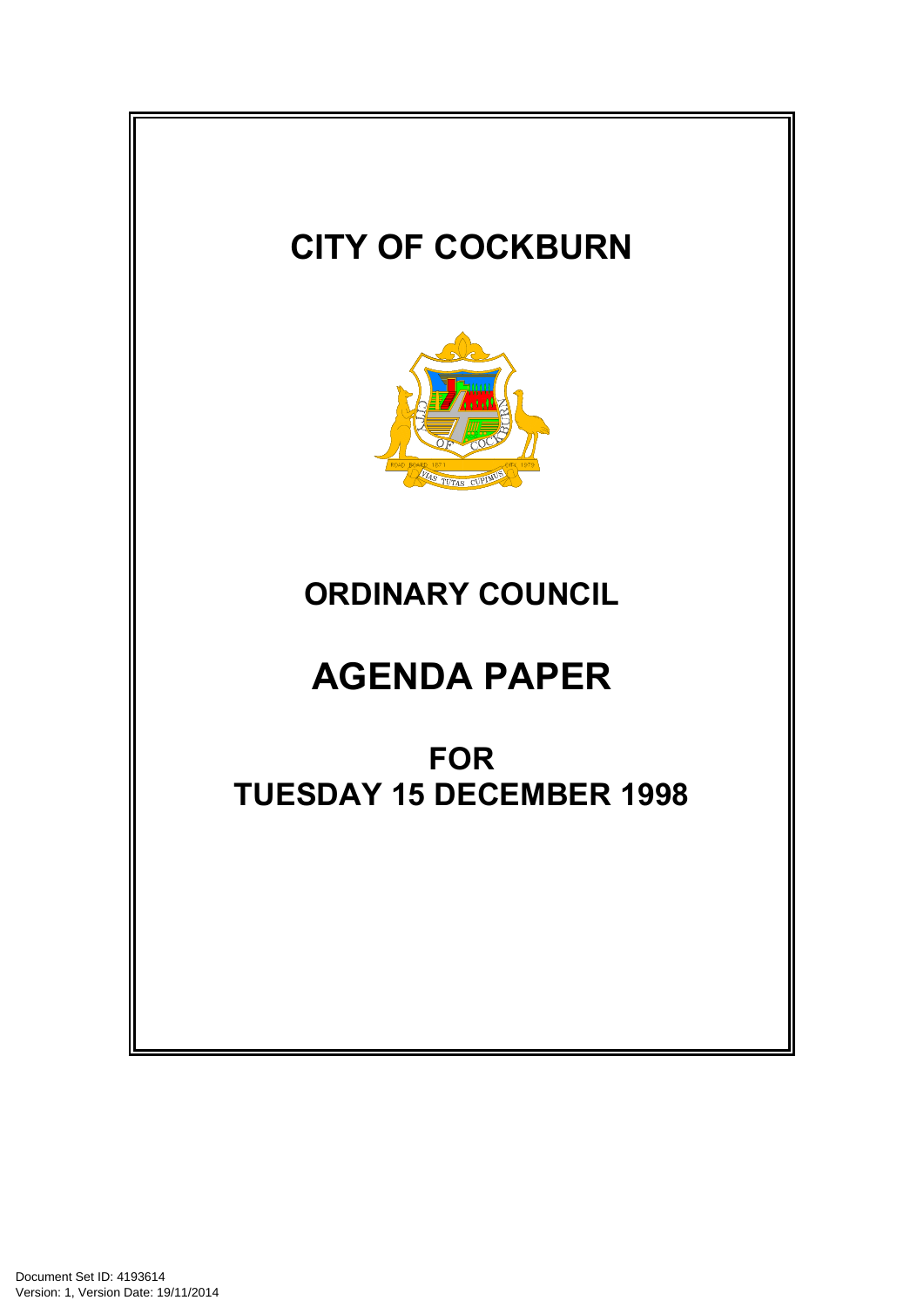# **CITY OF COCKBURN**

#### **SUMMARY OF AGENDA TO BE PRESENTED TO THE ORDINARY COUNCIL MEETING TO BE HELD ON TUESDAY, 15 DECEMBER 1998 AT 7:30 P.M.**

# **Page** 1. APPOINTMENT OF PRESIDING MEMBER [IF REQUIRED].................[1](#page-4-0) 2. PUBLIC ADDRESS SESSION .................................................................[1](#page-4-1) 3. WRITTEN REQUEST FOR LEAVE OF ABSENCE .................................[1](#page-4-2) 4. CONFIRMATION OF MINUTES...............................................................[1](#page-4-3) 4.1 (OCM12/98) - ORDINARY MEETING OF COUNCIL - 17/11/98 [1](#page-4-4) 5. APOLOGIES AND LEAVE OF ABSENCE ...............................................[1](#page-4-5) 6. ADDITIONS TO THE AGENDA................................................................[2](#page-5-0) 7. DEPUTATIONS........................................................................................[2](#page-5-1) 8. COUNCIL MATTERS ...............................................................................[2](#page-5-2) 8.1 (OCM12/98) - COUNCIL MEETING STRUCTURE (DMG) (1054) (Attach) [2](#page-5-3) 8.2 (OCM12/98) - PROPOSED NEW REGISTER OF DELEGATIONS TO OFFICERS AND POLICY MANUAL (DMG) (1054) [4](#page-7-0) 8.3 (OCM12/98) - PROPOSED NEW REGISTER OF DELEGATIONS TO OFFICERS AND POLICY MANUAL (10[5](#page-8-0)4) (DMG) 5 8.4 (OCM12/98) - PROPOSED NEW CODES OF CONDUCT AND STANDING ORDERS LOCAL LAW (DMG) (1054) [7](#page-10-0) 8.5 (OCM12/98) - STRATEGIC & POLICY COMMITTEE REPORT - 1/12/98 (1055) [8](#page-11-0) 8.6 (OCM12/98) - COMMUNITY DEVELOPMENT COMMITTEE REPORT - 8/12/98 (1052) [8](#page-11-1) 9. ADMINISTRATION...................................................................................[8](#page-11-2) 9.1 (OCM12/98) - CITY OF SPLIT - 1700th ANNIVERSARY (RS) (1021) [8](#page-11-3) 9.2 (OCM12/98) - APPOINTMENT OF SOUTH WARD COUNCILLORS TO STANDING COMMITTEES (1701) (DMG) [9](#page-12-0) 10. PETITIONS.............................................................................................[10](#page-13-0) 11. MOTIONS OF WHICH PREVIOUS NOTICE HAS BEEN GIVEN .........[.10](#page-13-1) 12. NOTICE OF MOTIONS FOR CONSIDERATION AT THE FOLLOWING MEETING IF GIVEN DURING THE MEETING ......................................[11](#page-14-0)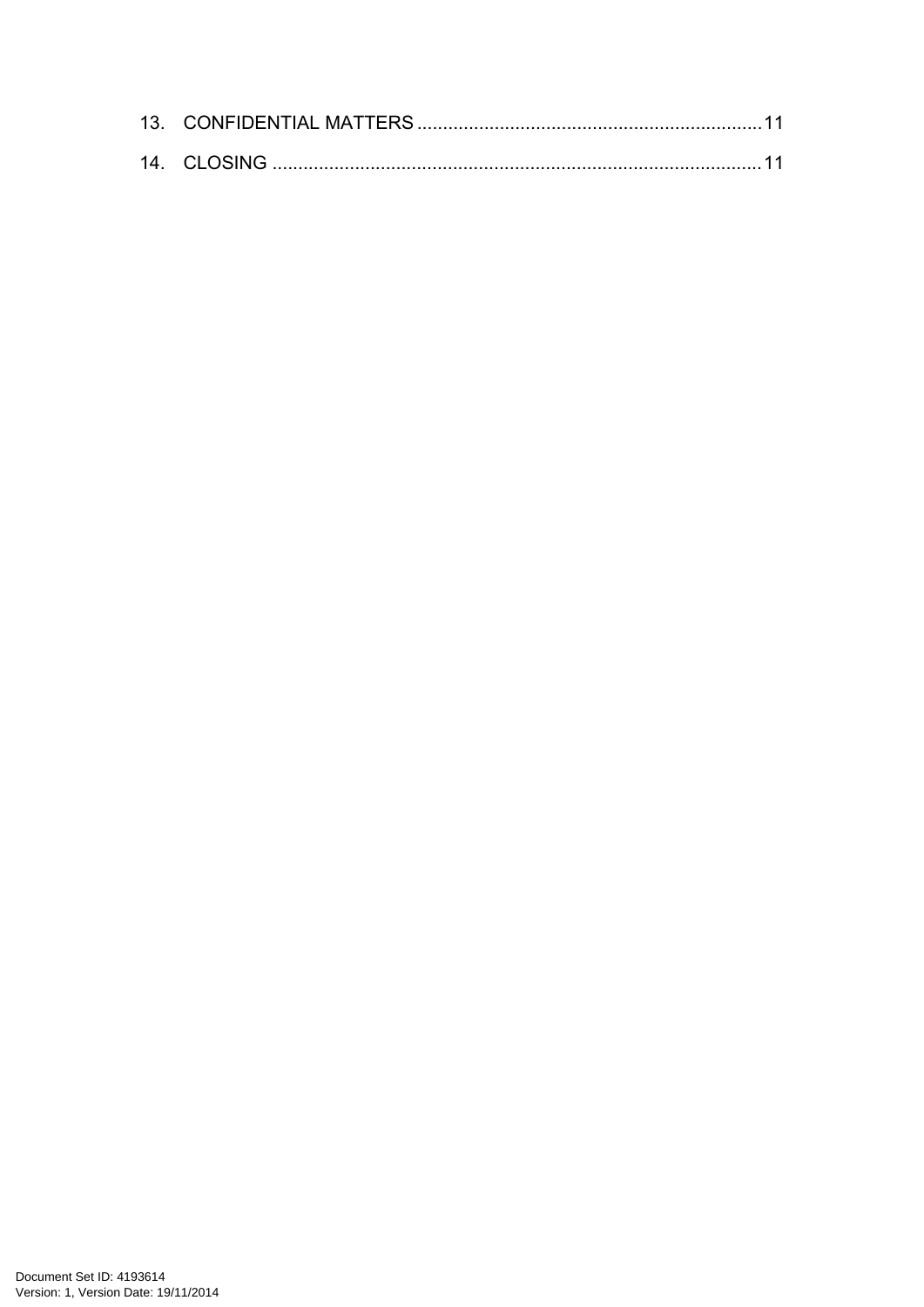Document Set ID: 4193614<br>Version: 1, Version Date: 19/11/2014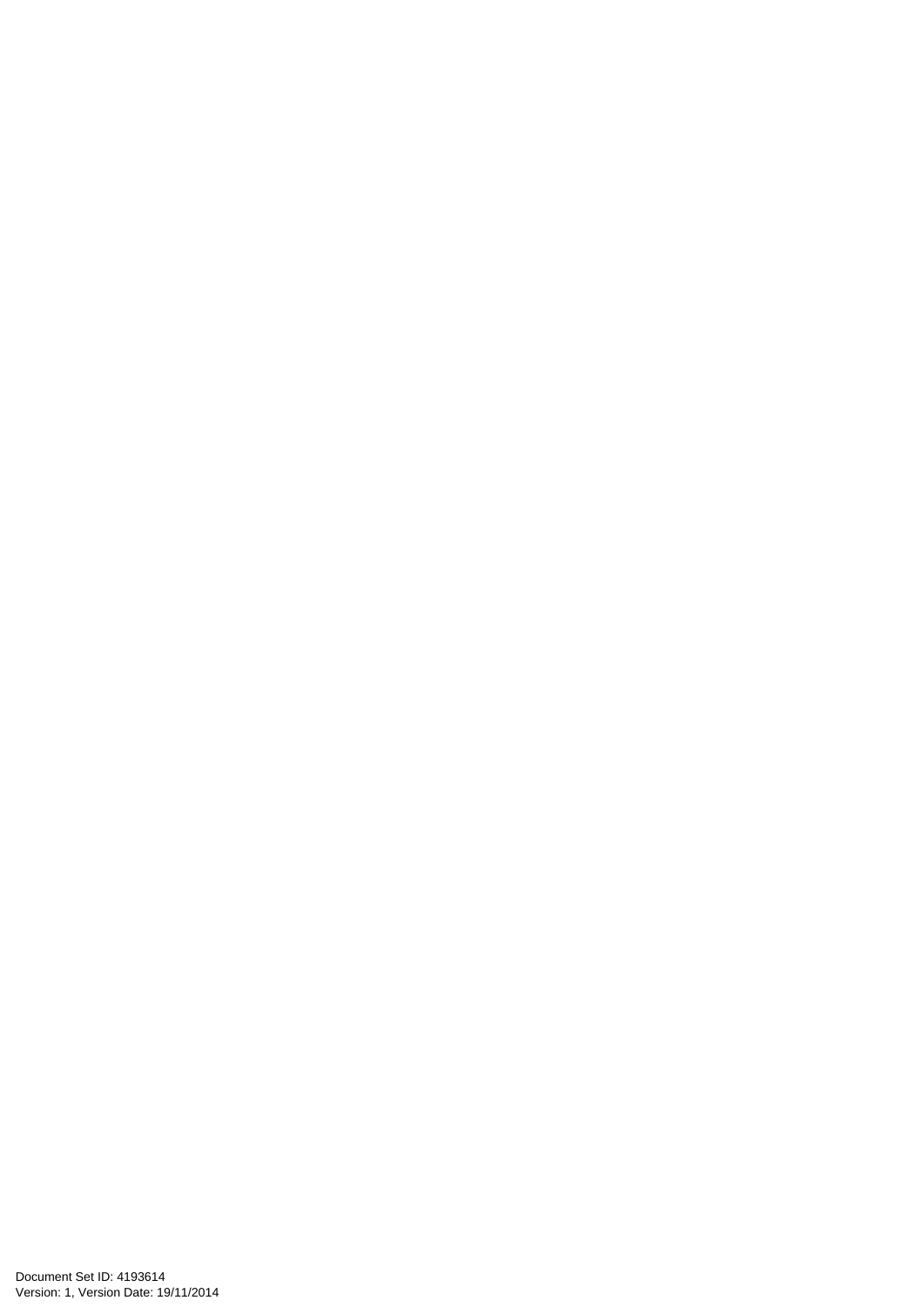# **CITY OF COCKBURN**

## **AGENDA TO BE PRESENTED TO THE ORDINARY COUNCIL MEETING TO BE HELD ON TUESDAY, 15 DECEMBER 1998 AT 7:30 P.M.**

## <span id="page-4-0"></span>**1. APPOINTMENT OF PRESIDING MEMBER [IF REQUIRED]**

Nil

## <span id="page-4-1"></span>**2. PUBLIC ADDRESS SESSION**

Nil

## <span id="page-4-2"></span>**3. WRITTEN REQUEST FOR LEAVE OF ABSENCE**

Nil

## <span id="page-4-3"></span>**4. CONFIRMATION OF MINUTES**

<span id="page-4-4"></span>**4.1 (OCM12/98) - ORDINARY MEETING OF COUNCIL - 17/11/98**

## <span id="page-4-5"></span>**5. APOLOGIES AND LEAVE OF ABSENCE**

Nil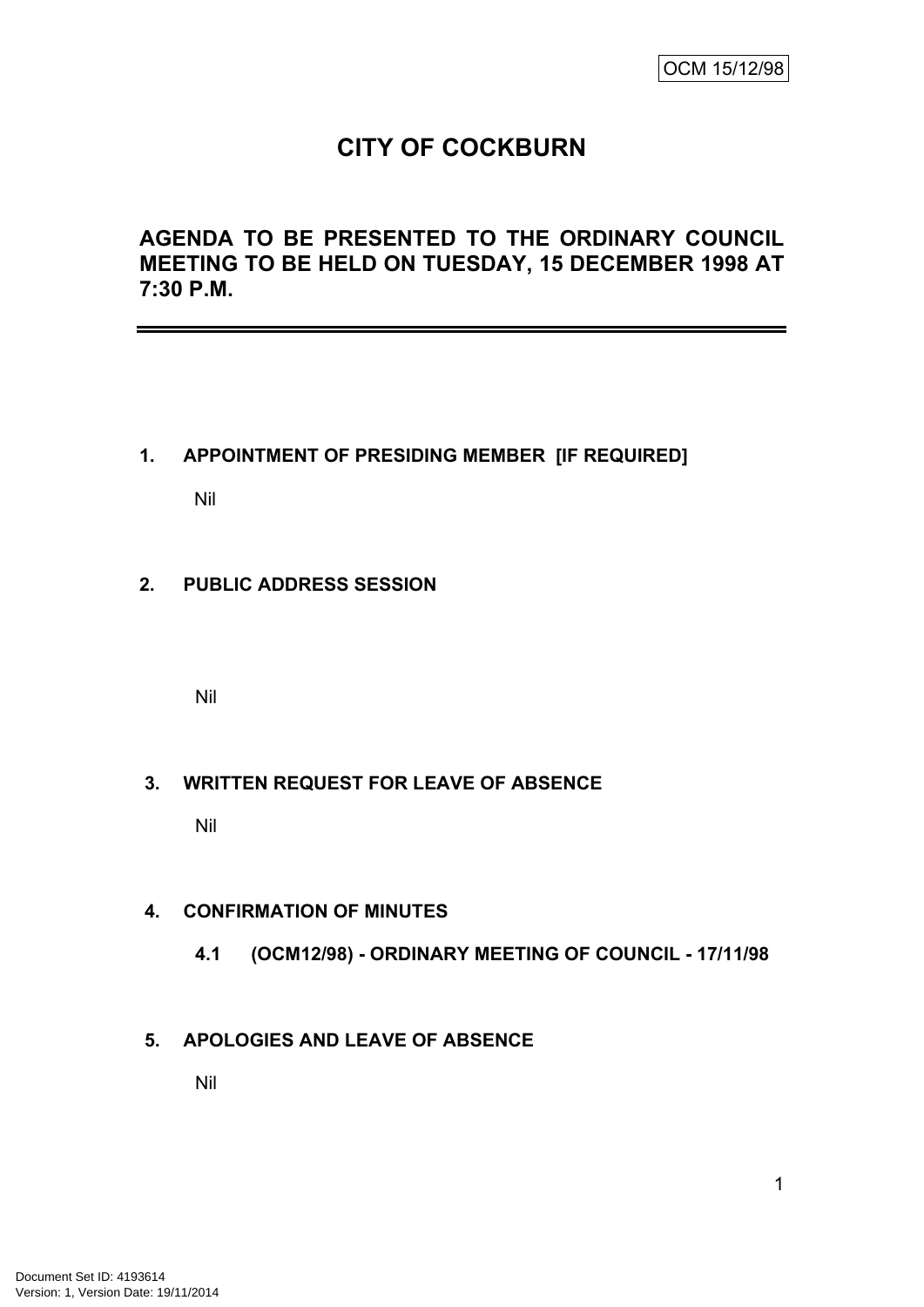OCM 15/12/98

#### <span id="page-5-0"></span>**6. ADDITIONS TO THE AGENDA**

Nil

#### <span id="page-5-1"></span>**7. DEPUTATIONS**

Nil

#### <span id="page-5-2"></span>**8. COUNCIL MATTERS**

#### <span id="page-5-3"></span>**8.1 (OCM12/98) - COUNCIL MEETING STRUCTURE (DMG) (1054) (Attach)**

#### **RECOMMENDATION**

That Council consider whether it is willing to eliminate the Committee Meeting process and conduct all future business of Council on the basis of holding two Full Council Meetings each month.

#### **COUNCIL DECISION**

That Council:

#### **Background**

At the November meeting of Council, it was resolved that the matter dealing with Council's Register of Delegated Authority and Policy Manual, be re-submitted to the December Council Meeting "with the view that first and foremost, that Council consider if it is willing to go to two Full Council Meetings and to eliminate the Committee Meeting process as a priority".

An example of how meetings would operate under a two meetings per month system, was provided to Councillors in May 1998, within the document circularised to advise of the meeting of the Working Group reviewing the Council Meeting Structure. A copy of the example given, is enclosed.

#### **Submission**

N/A

**Report**

2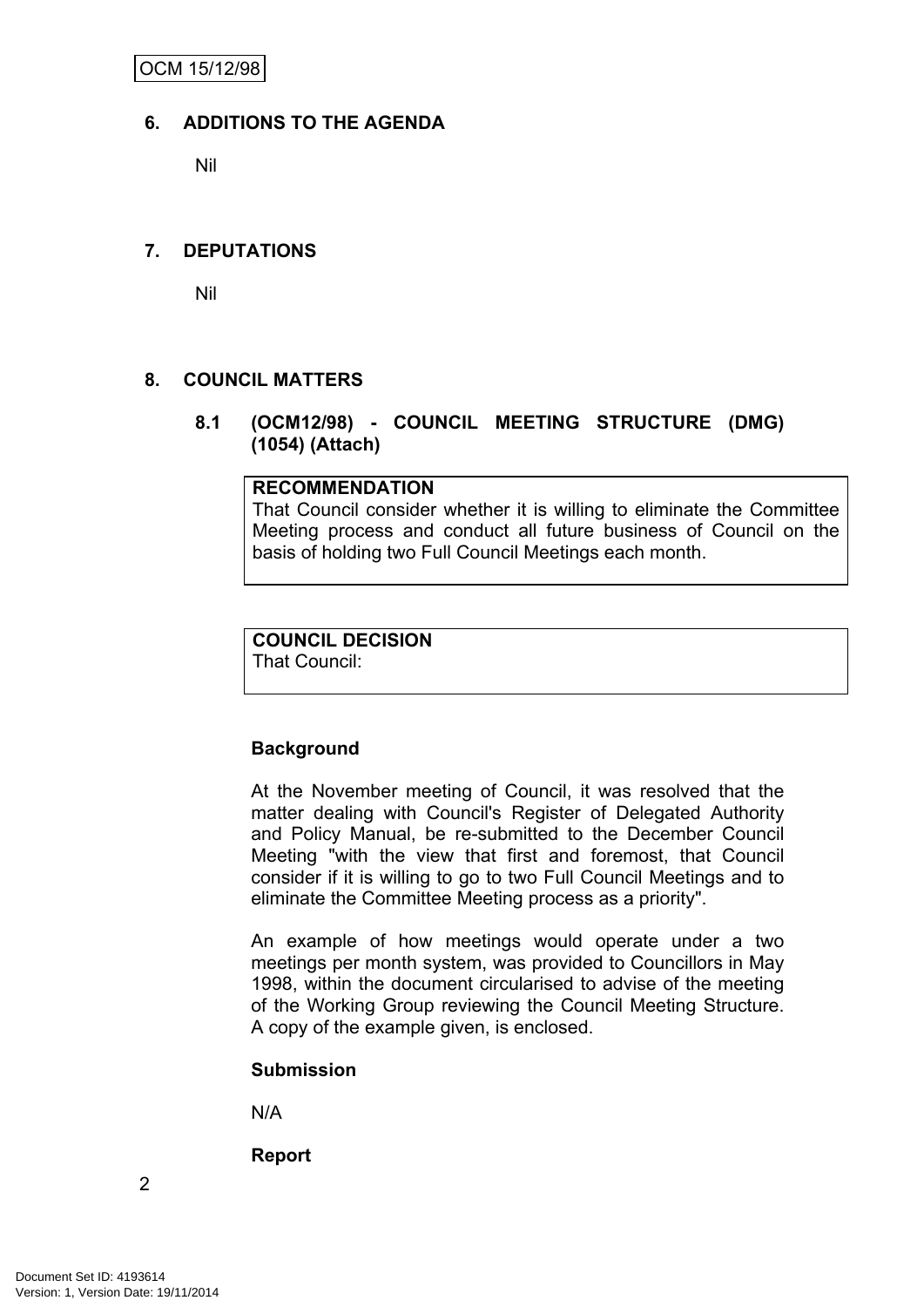The item dealing with the adoption of Council's Delegated Authority Register and Policy Manual, was presented to the Council Meeting held on 17 November 1998.

A motion to adopt these documents was lost, due to the lack of the required Absolute Majority of Council.

In accordance with Council's Standing Orders (Clause 99), "a motion to the same effect as any motion which has been negated by the Council, shall not again be entertained within a period of three(3) months except with the consent of an absolute majority of the Council".

Therefore, it will be necessary for that item to be the subject of a separate resolution (by absolute majority) prior to being reconsidered.

Hence, the remaining part of the Council decision, that of determining the future meeting structure of Council, will need to be considered independently, which is why the items have been presented in this manner.

#### **Strategic Plan/Policy Implications**

N/A

#### **Budget/Financial Implications**

N/A

## ATTACHMENT TO ITEM 8.1

# Example of Meeting Schedules

| <b>MAY</b> |    |    |    |    |        |    |  |  |  |
|------------|----|----|----|----|--------|----|--|--|--|
| S          | Μ  |    | W  | т  | F      | S  |  |  |  |
|            |    |    |    |    |        | 2  |  |  |  |
| 3          |    | 5  | 6  |    | R      | 9  |  |  |  |
| 10         | 11 | 12 | 13 | 14 | $15\,$ | 16 |  |  |  |

| <b>MAY</b>   |    |                 |    |    |                | <b>JUNE</b> |    |    |                |    |    |    |          |
|--------------|----|-----------------|----|----|----------------|-------------|----|----|----------------|----|----|----|----------|
| S            | M  |                 | W  |    | F              | S           | S  | M  |                | W  |    | F  | <b>S</b> |
|              |    |                 |    |    |                | 2           |    |    | $\overline{2}$ | 3  |    | 5  | 6        |
| $\mathbf{3}$ |    | 5               | 6  |    | $\overline{8}$ | 9           | 7  | 8  | 9              | 10 | 11 |    | 13       |
| 10           | 11 | 12 <sup>7</sup> | 13 | 14 | 15             | 16          | 14 | 15 | 16             | 17 | 18 | 19 | 20       |
|              |    |                 |    |    |                |             |    |    |                |    |    |    |          |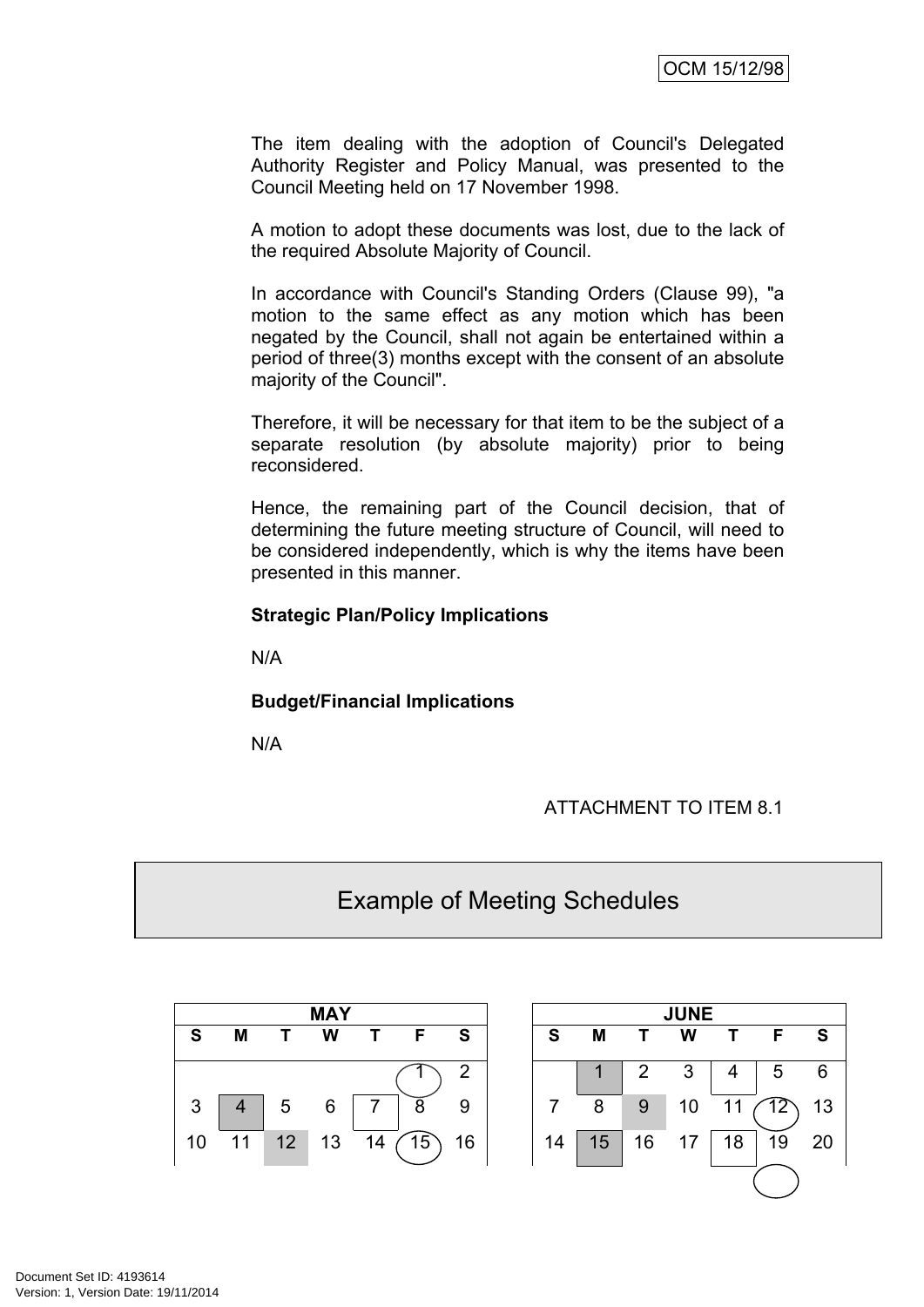

Denotes Council Meeting and close of Agenda for following meeting

- Denotes Draft Agenda Finished
	- Denotes Agenda Sent to Councillors
		- Denotes Directors Settlement of Agenda

## <span id="page-7-0"></span>**8.2 (OCM12/98) - PROPOSED NEW REGISTER OF DELEGATIONS TO OFFICERS AND POLICY MANUAL (DMG) (1054)**

#### **RECOMMENDATION**

That Council resolve to reconsider this matter at this Meeting, pursuant to Clause 99 of Council's Standing Orders.

#### **TO BE CARRIED BY AN ABSOLUTE MAJORITY OF COUNCIL**

## **COUNCIL DECISION**

That Council:

#### **Background**

See report at Item 8.1.

#### **Submission**

N/A

#### **Report**

See report at Item 8.1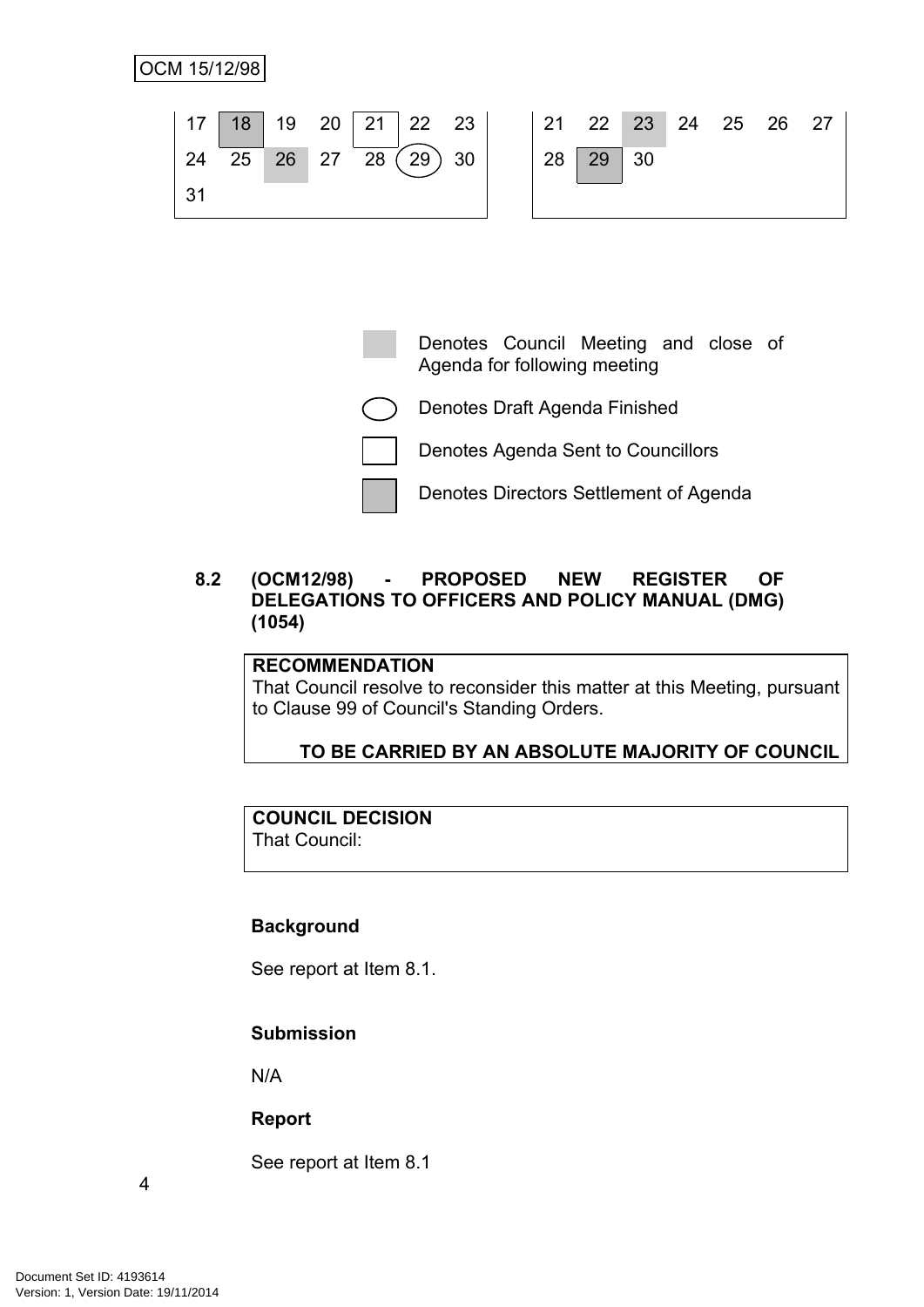## **Strategic Plan/Policy Implications**

N/A

## **Budget/Financial Implications**

N/A

## <span id="page-8-0"></span>**8.3 (OCM12/98) - PROPOSED NEW REGISTER OF DELEGATIONS TO OFFICERS AND POLICY MANUAL (1054) (DMG)**

## **RECOMMENDATION**

That Council, subject to the outcome of Item 8.2;

- (1) adopt the Register of Delegated Authority to officers of Council, as contained in the attachments to the Agenda and previously circulated; and
- (2) adopt the Council Policies as contained in the attachments to the Agenda and previously circulated.

## **TO BE CARRIED BY ABSOLUTE MAJORITY OF COUNCIL**

# **COUNCIL DECISION**

That Council:

## **Background**

This explanation also applies to Item 8.4.

At the Council Meeting held in March 1998, Council resolved that the Council Meeting structure be part of an ongoing review process and that a Working Party be formed consisting of the Mayor, Deputy Mayor and Councillor Pecotic with Councillor Humphreys as Deputy, together with three staff appointed by the Chief Executive Officer to oversee this process.

Subsequently, the Working Party has met on three occasions to discuss mechanisms which, if implemented, would positively contribute to the streamlining of Council business. A variety of issues were raised and discussed by the Working Party and are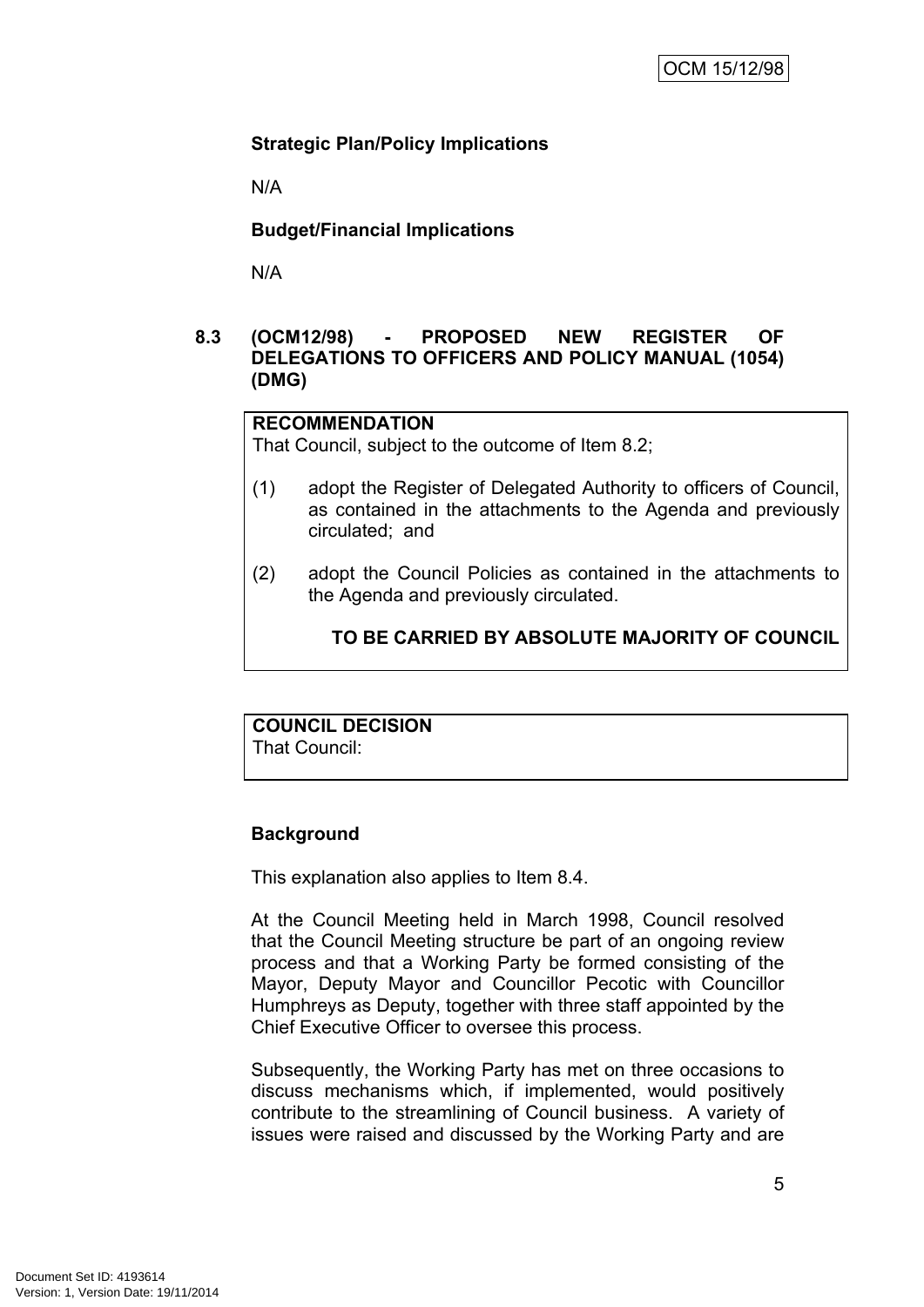contained in the notes taken from the Meetings, a copy of which was previously circulated.

This item was previously listed for discussion at the lapsed Special Meeting of Council held on 22 October 1998.

## **Submission**

N/A

## **Report**

The primary emphasis of the Working Party was to investigate the following matters:

- 1. Mechanisms by which procedural matters could be dealt with at administrative level, thus alleviating the need to burden the Council and Committee Agendas with such items; and
- 2. Meeting procedures to identify ways in which the business of Council be streamlined, thus eliminating the need for lengthy and unruly meetings.

Accordingly, the Working Party has concentrated on these matters and developed the following documents:

- (i) Updated Delegated Authority Register containing the delegation of Council Policy statements to officers. In addition, the latest document contains additional information relative to guidelines, conditions, extent of authority and legislative and/or Council Policy controls which must be considered by Officers when using delegated authority;
- (ii) Updated Policy Manual containing a cross-reference to the Delegated Authority Register, where applicable, thereby acting as a ready reference source to assist staff in the decision-making process;
- (iii) Amend Draft Standing Orders containing a number of new mechanisms which are aimed to guiding the Presiding Member and Councillors towards conducting the business of Council in a more orderly and streamlined manner in the future;
- (iv) Minor amendments to the Codes of Conduct (for Councillors and Staff).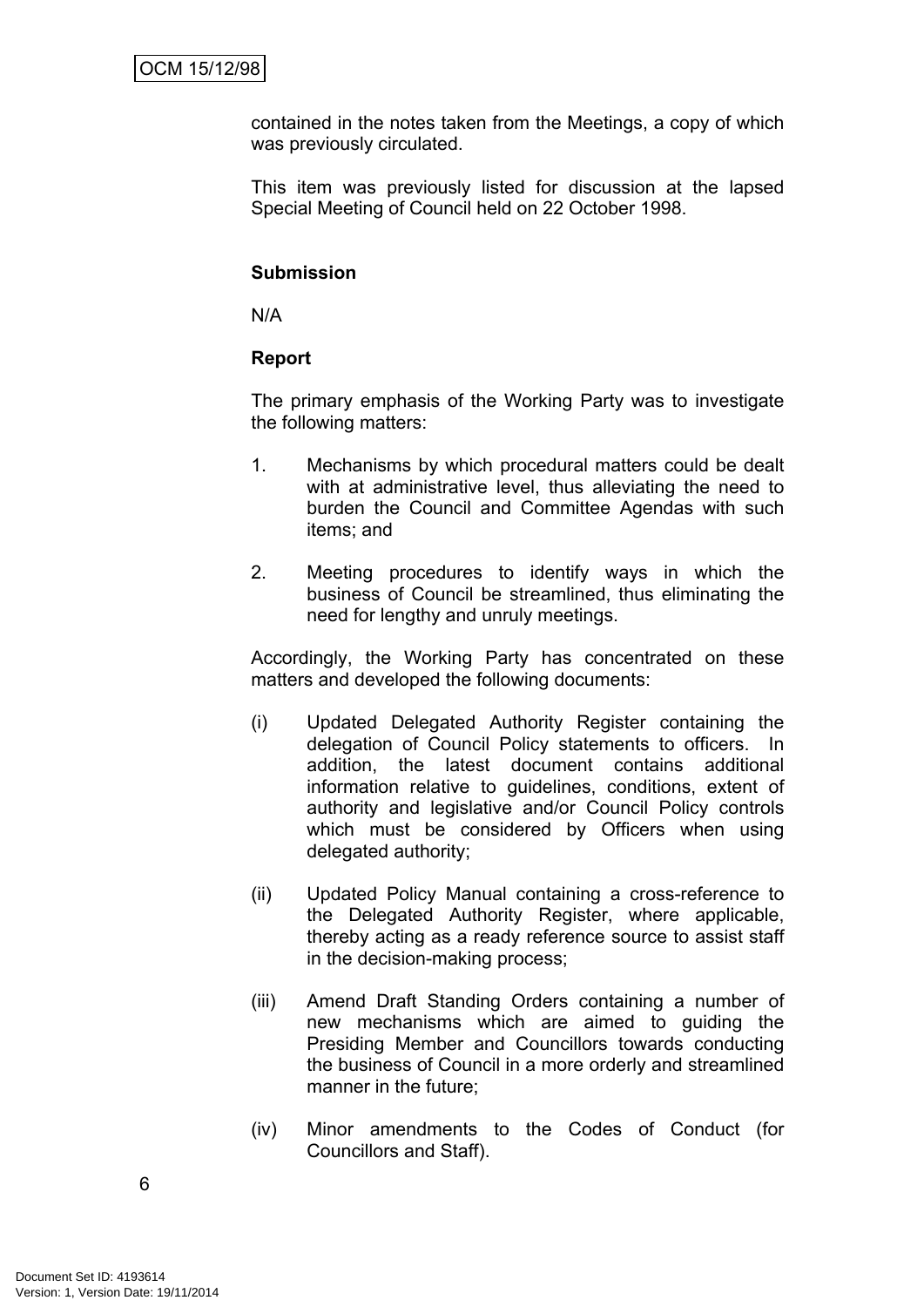It is anticipated that the following issues, specific to the Draft Standing Orders, will wish to be considered by Council:

- 1. Part 21 Declaration of Conflict of Interest (Non-Financial)
- 2. Clause 4.13 Closure of Meeting
- 3. Clause 4.10 Urgent Business
- 4. Clause 4.12 Matters to be investigated
- 5. Parts 9, 10 and 15 Debating Procedures

For the purpose of (5) above, a Draft *prompt* sheet will be prepared and presented to the meeting.

While there are no other matters the administration wishes to specifically raise, it will obviously be competent for Councillors to bring any matter to the attention of the meeting for discussion in relation to these items.

#### **Strategic Plan/Policy Implications**

N/A

#### **Budget/Financial Implications**

N/A

#### <span id="page-10-0"></span>**8.4 (OCM12/98) - PROPOSED NEW CODES OF CONDUCT AND STANDING ORDERS LOCAL LAW (DMG) (1054)**

## **RECOMMENDATION**

That Council:

- (1) adopt the Codes of Conduct for Councillors and Staff as contained in the attachments previously circulated;
- (2) submit for public comment the proposed Draft Local Law Relating to the Conduct of Proceedings and the Business of Council, known as *Standing Orders*, as contained in the attachments previously circulated; and
- (3) subject to the outcome of Item 8.1, reconsider the issue of the Council Meeting format in March 1999, following final consideration of the Draft Standing Orders Local Law in February 1999, as the result of any public submissions received.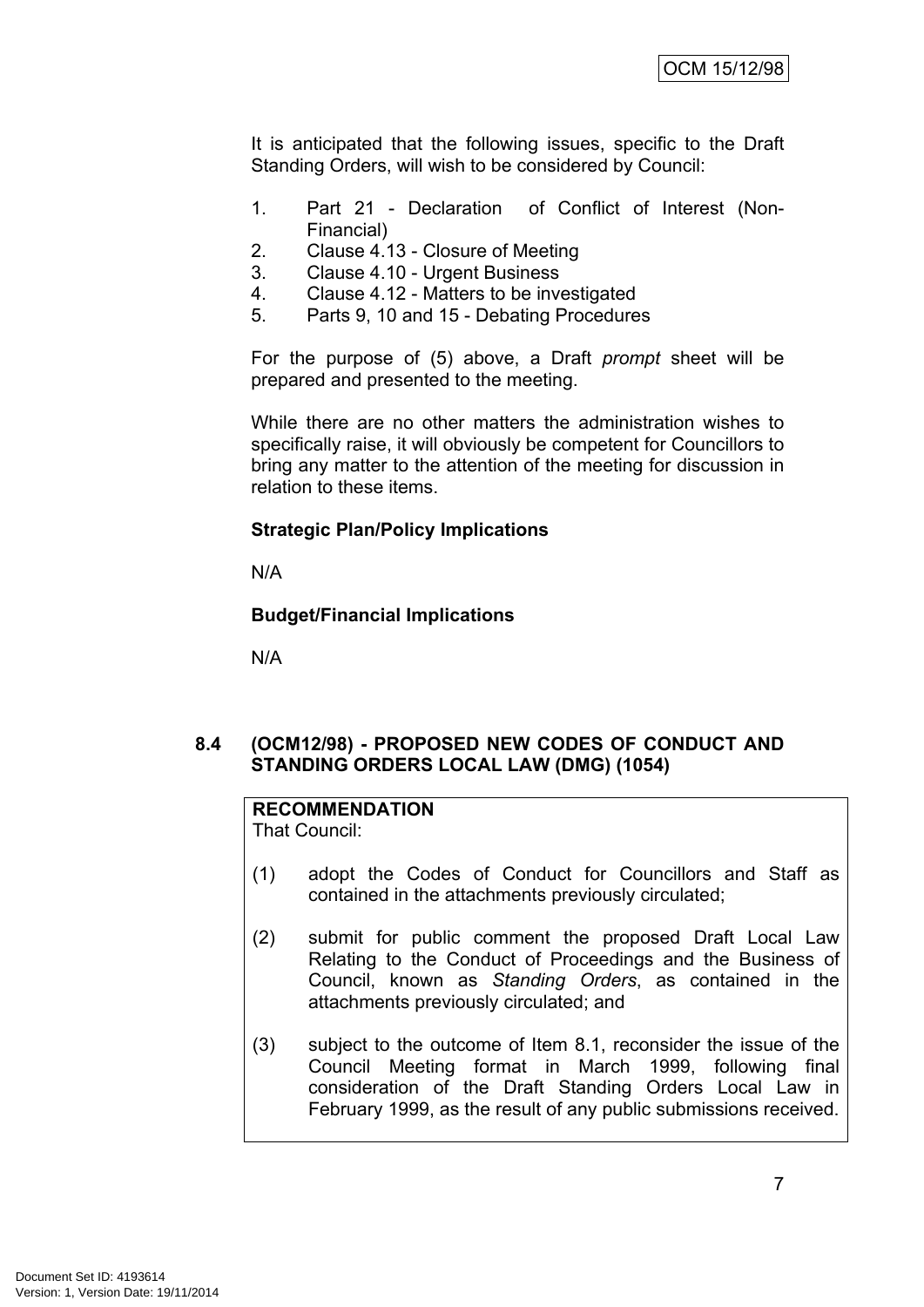## **COUNCIL DECISION**

That Council:

## **Background**

Refer to information provided at Item 8.3.

## **Submission**

N/A

## **Report**

Refer to information provided at Item 8.3.

## **Strategic Plan/Policy Implications**

N/A

## **Budget/Financial Implications**

N/A

- <span id="page-11-0"></span>**8.5 (OCM12/98) - STRATEGIC & POLICY COMMITTEE REPORT - 1/12/98 (1055)**
- <span id="page-11-1"></span>**8.6 (OCM12/98) - COMMUNITY DEVELOPMENT COMMITTEE REPORT - 8/12/98 (1052)**

## <span id="page-11-2"></span>**9. ADMINISTRATION**

<span id="page-11-3"></span>**9.1 (OCM12/98) - CITY OF SPLIT - 1700th ANNIVERSARY (RS) (1021)**

## **RECOMMENDATION**

That Council approve the additional expenditure of \$125 for the purchase of a gift for the City of Split to mark their 1700<sup>th</sup> Anniversary.

## **COUNCIL DECISION**

That Council: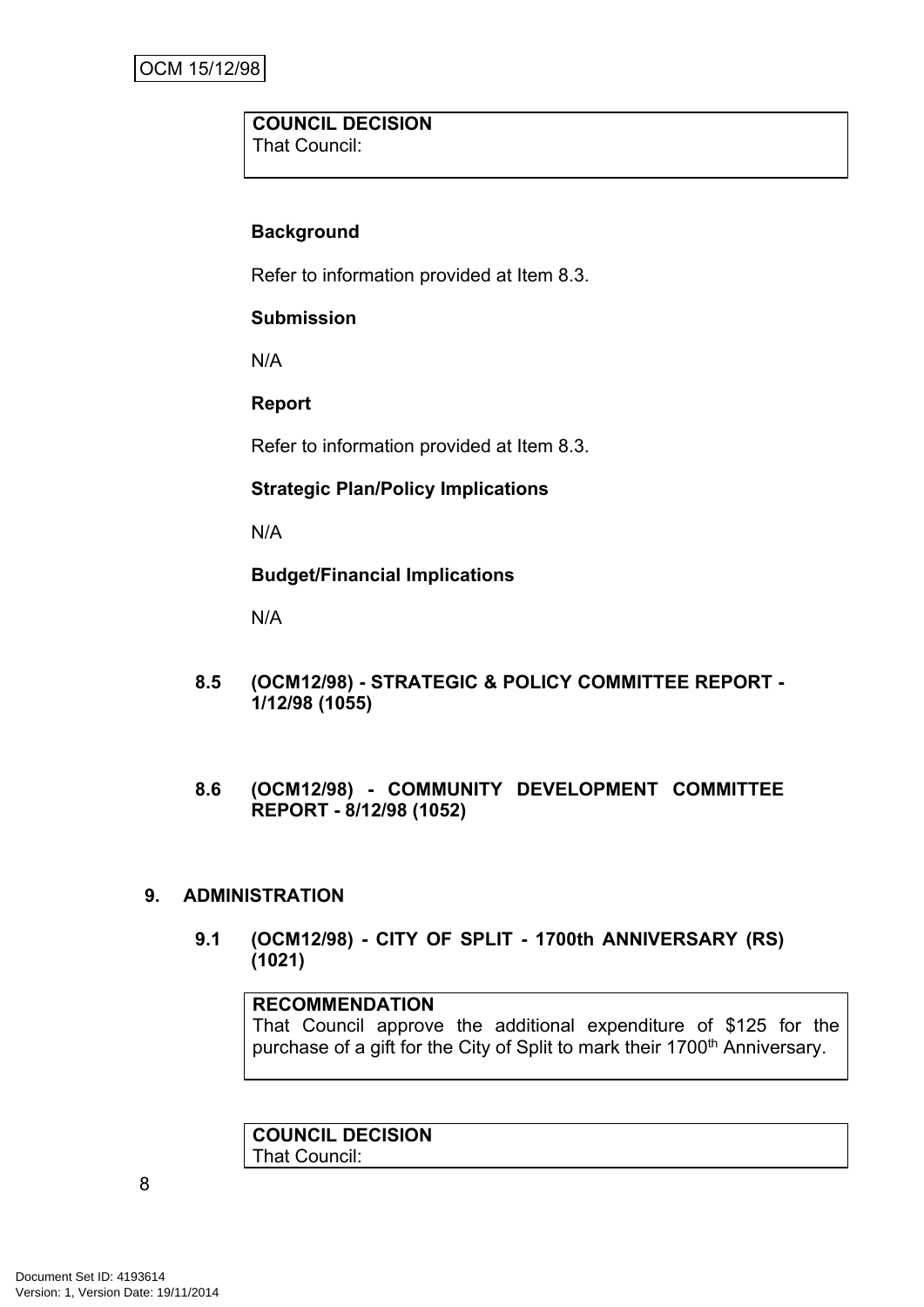## **Background**

Council, at its Special Meeting of the 30<sup>th</sup> September 1998, resolved "*that a gift up to the value of \$500 be purchased by the Mayor and forwarded to the Mayor of Split, Mr Ivan Skaric, to mark the 1700th Anniversary of the City of Split*".

## **Submission**

N/A

## **Report**

The Mayor selected a didgeridoo as an appropriate gift. The cost was \$550 and a stand to display the didgeridoo cost an additional \$75 - total \$625 which is \$125 more than the maximum set.

Mayor Grljusich acknowledged that the gift was above the value set by Council and has offered to pay the difference should Council determine not to increase the value of its contribution.

## **Strategic Plan/Policy Implications**

N/A

## **Budget/Financial Implications**

Sufficient funds are available in the Sister City Expenses Account 110462.

## <span id="page-12-0"></span>**9.2 (OCM12/98) - APPOINTMENT OF SOUTH WARD COUNCILLORS TO STANDING COMMITTEES (1701) (DMG)**

#### **RECOMMENDATION**

That in the event Council continues to operate with Standing Committees, Clr ………………… be nominated to represent South Ward on the Strategic and Policy Committee with Clr …………………… as Deputy and Clr ………………… be nominated to represent South Ward on the Community Development Committee with Clr …………………. as Deputy.

## **TO BE CARRIED BY ABSOLUTE MAJORITY OF COUNCIL**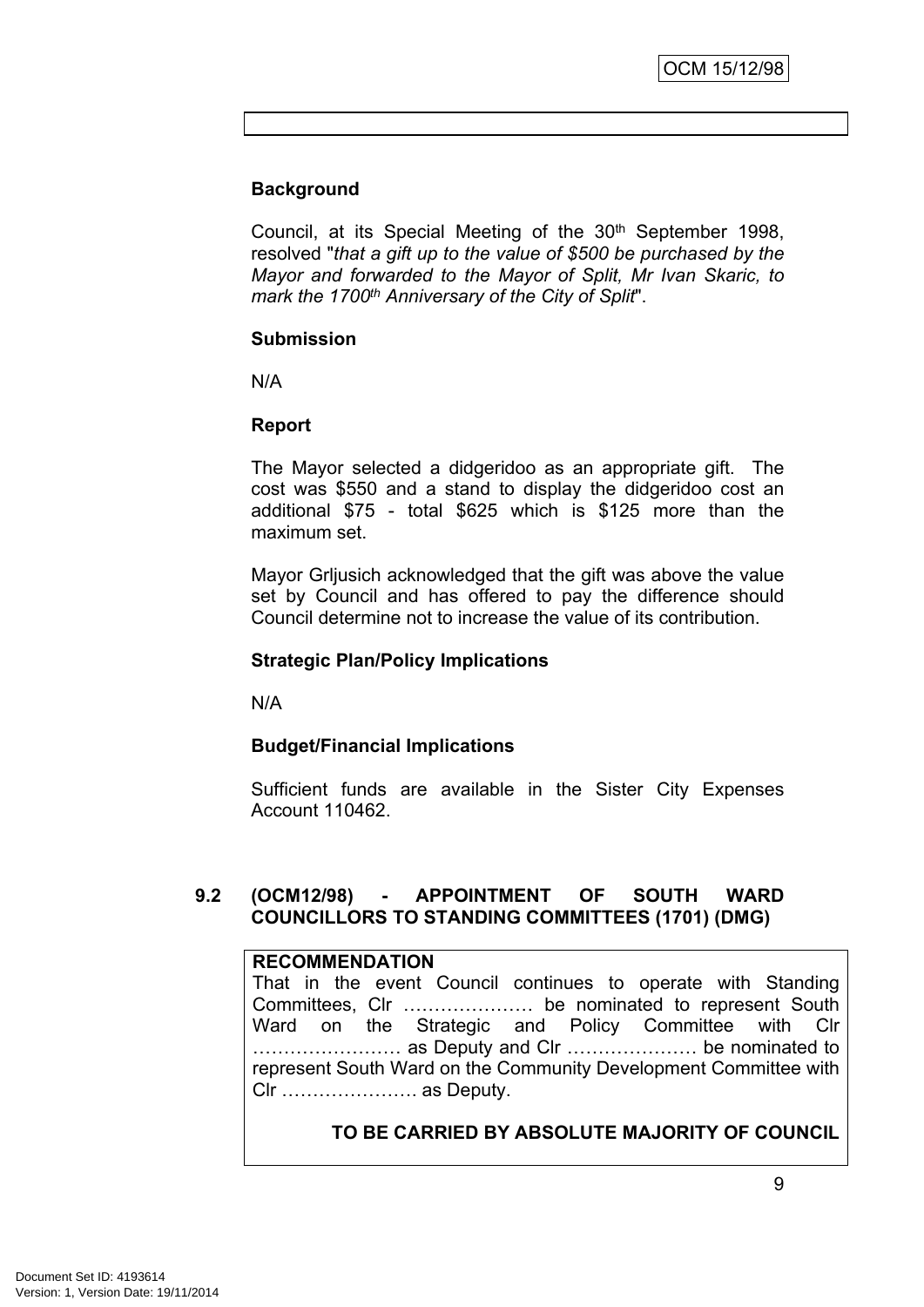# **COUNCIL DECISION**

That Council:

## **Background**

With the election of a new South Ward Councillor at the Extra Ordinary Election on the 12<sup>th</sup> December 1998, it is now appropriate for Council to appoint South Ward representatives to the Standing Committees of Council, should Council resolve to continue with the operation of a Committee system.

## **Submission**

N/A

## **Report**

If the elected Ward representatives agree to be delegates to one of the Standing Committees, with the other being automatically the Deputy, then there is no need for a ballot to be held to determine Committee representation, if necessary.

If however, both Councillors wish to represent South Ward on the same Standing Committee, it will then be necessary for an election to be held to determine this representation.

## **Strategic Plan/Policy Implications**

## **Budget/Financial Implications**

## <span id="page-13-0"></span>**10. PETITIONS**

Nil

## <span id="page-13-1"></span>**11. MOTIONS OF WHICH PREVIOUS NOTICE HAS BEEN GIVEN**

Nil

10